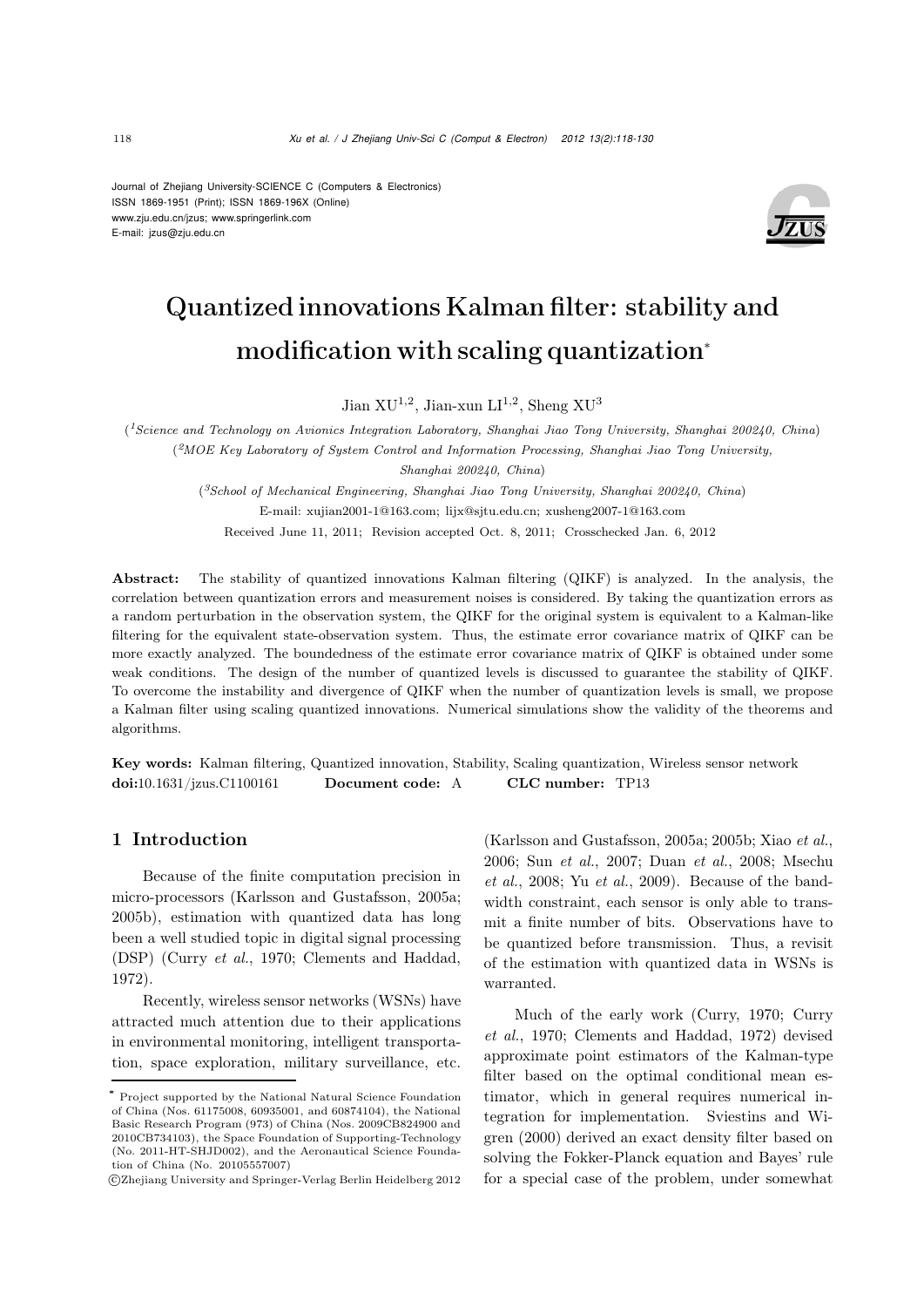restrictive assumptions. Recently, Karlsson and Gustafsson (2005a; 2005b) and Sukhavasi and Hassibi (2009) applied particle filtering to solve the estimation problems, which practically amounts to repeatedly using Bayes' rule.

Currently, quantized Kalman filtering is applied to solve estimation problems in WSNs (Ribeiro, 2005; Ribeiro *et al.*, 2006; You *et al.*, 2008; 2011; Xu and Li, 2011). The sensor measurements are quantized into several bits to save energy. It is obvious that quantizing sensor measurements can lead to large quantized noise when the observed value is large, which then leads to poor estimation accuracy. In Ribeiro (2005) and Ribeiro *et al.* (2006), this limitation was overcome by developing an elegant distributed estimation approach based on quantizing the innovation to one bit (the so-called sign of innovation or SOI) (Fig. 1). There the quantization Kalman filter is obtained under the Gaussian assumption of the predicted distribution. In You *et al.* (2008; 2011) and Msechu *et al.* (2008), quantized innovations Kalman filtering (QIKF) was generalized to handle multiple quantization levels. All of these discussions are based on the Gaussian assumption of the predicted distribution and the independence assumption between quantization errors and measurement noises. This approximation is quite prevalent in low-complexity algorithms for nonlinear filtering. However, despite its superior practical usefulness, the stability of QIKF has not been analyzed in a rigorous mathematical way for a long time.

In the context of analyzing the stability of the closed loop system under state feedback control, it is important to investigate the stability of the observer. Now the question that needs to be answered is whether QIKF can still maintain stability in the face of quantization errors. On the other hand, does the true estimation error covariance matrix of QIKF remain following the modified Riccati recursion? If the answer is negative, then under what condition is the QIKF stable?

The main objective of the current study is to more exactly analyze the stability of QIKF from the view of control theory. The other objective of this work is to give a modified filtering algorithm to improve the stability of QIKF when the number of quantization levels is small.

Notations: The superscript 'T' stands for matrix transpose, superscript '−1' stands for matrix



Fig. 1 State estimation with quantized innovations

inverse, and '−T' stands for the transposition of matrix inverse.  $E(\cdot)$  stands for expectation. We use  $\|\cdot\|$ to denote the matrix norm. Given an  $n \times m$  matrix *A*, the norm of *A* is defined as  $||A|| = (\text{tr}(A^{T}A))^{1/2}$ , where  $tr(\cdot)$  is the trace of a square matrix. Given a symmetric matrix  $A, A > 0$  means that  $A$  is a positive definite matrix, and  $A > 0$  means that *A* is a positive semi-definite matrix. Given two positive semi-definite matrices  $\boldsymbol{A}$  and  $\boldsymbol{B}$ ,  $\boldsymbol{A} > \boldsymbol{B}$  means that  $A - B > 0$ , and  $A \geq B$  means that  $A - B \geq 0$ .

# 2 Modeling assumptions and preliminaries

In this study, to highlight the impact of quantification on the filtering performance, we focus on the state estimation problem of a linear time-invariant stochastic system.

Consider the discrete linear time-invariant stochastic system

$$
\boldsymbol{x}_{k+1} = \boldsymbol{F}\boldsymbol{x}_k + \boldsymbol{w}_k, \tag{1}
$$

$$
y_k = Hx_k + v_k, \t\t(2)
$$

where  $x_k \in \mathbb{R}^n$  is a state vector to be estimated at time  $t_k = k\Delta t$ ,  $\Delta t$  is the time step of the sample, *F* is a time-invariant matrix with a suitable dimensionality.  $y_k \in \mathbb{R}$  is the scalar observation of the sensor, and  $H$  is the measurement coefficient vector.  $w_k \in \mathbb{R}^n$  and  $v_k \in \mathbb{R}$  are uncorrelated Gaussian noises with zero mean and positive covariance matrices *Q* and *R*. The initial value  $x_0$  with mean  $\mu_0$  and variance  $P_0$  is independent of  $w_k$  and  $v_k$ .

For the system  $(1)$ – $(2)$ , the discrete minimumvariance linear estimate of  $x_k$ , i.e., the standard<br>Kalman filter, is determined by Algorithm 1.<br>It is known that  $\hat{x}_{k|k}^*$  is the minimum-variance Kalman filter, is determined by Algorithm 1.

 $\widehat{\mathbf{x}}_{k|k}^*$  is the minimum-variance estimate,  $P_{k|k}^*$  is the estimation error covariance matrix after processing the measurement  $y_k$ , and  $P^*_{k|k-1}$ is the extrapolated error covariance matrix.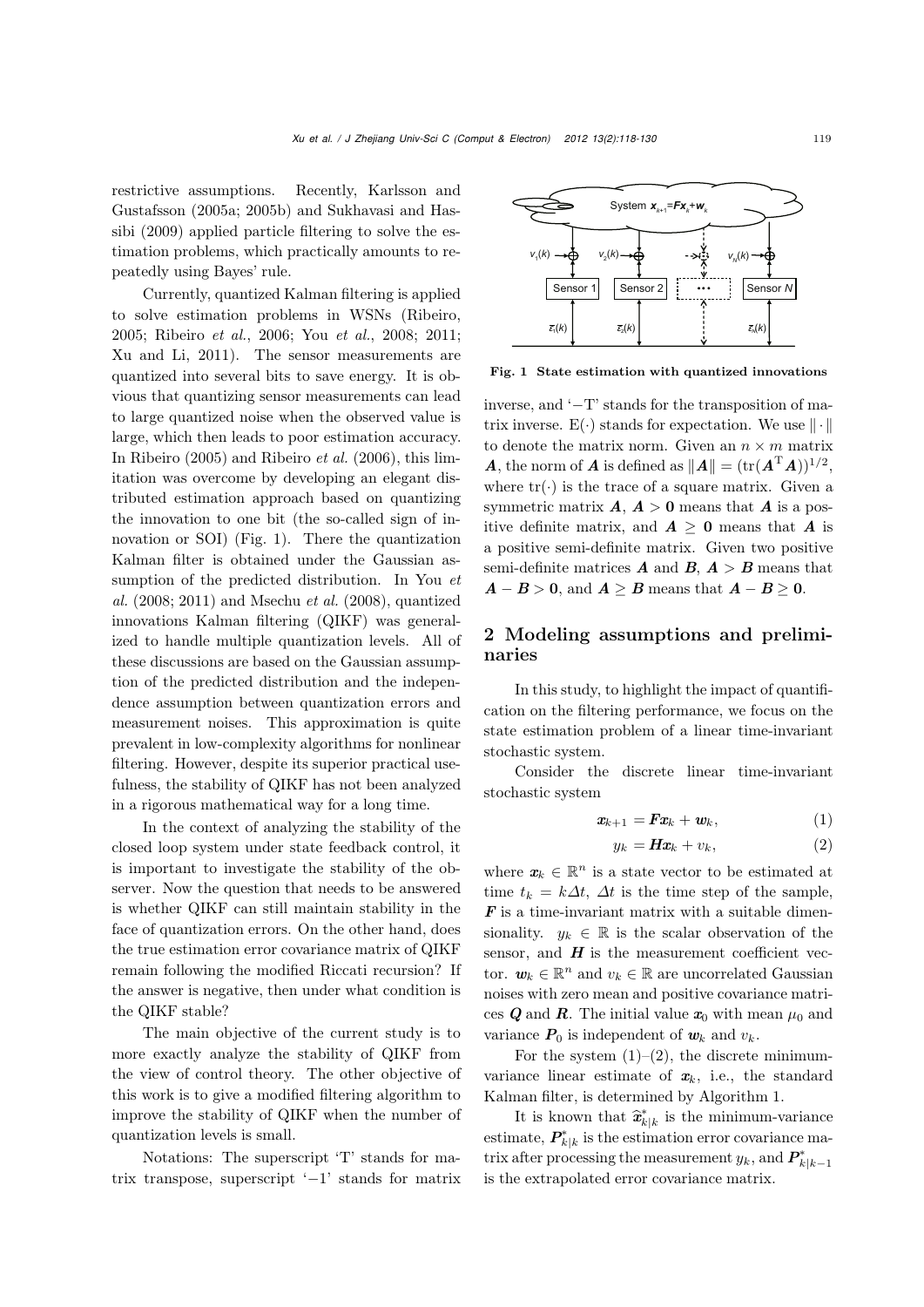Algorithm 1 Standard Kalman filter

1: Initialization. Give  $\hat{x}_{0|0}$  (E( $\hat{x}_{0|0}$ ) =  $\mu_0$ ) and  $P_{0|0}$ .<br>
2: Time update:<br>  $\hat{x}_{k|k-1}^* = F\hat{x}_{k-1|k-1}^*,$ 

2: Time update: *x*∗

$$
\begin{aligned}\n\widehat{\mathbf{x}}_{k|k-1}^{*} &= \mathbf{F} \widehat{\mathbf{x}}_{k-1|k-1}^{*}, & (3) \\
\mathbf{P}_{k|k-1}^{*} &= \mathbf{F} \mathbf{P}_{k-1|k-1}^{*} \mathbf{F}^{\mathrm{T}} + \mathbf{Q}, & (4)\n\end{aligned}
$$

$$
\mathbf{K}_{k}^{*} = \mathbf{P}_{k|k-1}^{*} \mathbf{H}^{\mathrm{T}} (\mathbf{H} \mathbf{P}_{k|k-1}^{*} \mathbf{H}^{\mathrm{T}} + \mathbf{R})^{-1}.
$$
 (5)

3: Measurement update:

$$
\begin{aligned}\n\text{ement update:} \\
\widehat{\mathbf{x}}_{k|k}^* &= \widehat{\mathbf{x}}_{k|k-1}^* + \mathbf{K}_k^*(y_k - \mathbf{H}\widehat{\mathbf{x}}_{k|k-1}^*), \qquad (6)\n\end{aligned}
$$

$$
\boldsymbol{P}_{k|k}^{*} = \boldsymbol{P}_{k|k-1}^{*} - \boldsymbol{K}_{k}^{*} \boldsymbol{H} \boldsymbol{P}_{k|k-1}^{*}, \tag{7}
$$

 $P_{k|k}^* = P_{k|k-1}^* - K_k^* H P_{k|k-1}^*,$  (7)<br> *x*<sup>\*</sup> *k*<sup>\*</sup>  $\hat{x}_{k|k-1}^* = \hat{x}_{k|k-1}^*$  and  $\hat{x}_{k|k}^*$  are called the priori and posteriori estimates, respectively.

# 3 Kalman filter using quantized innovations

In this section, we briefly review the state estimation based on quantized innovations.

## 3.1 Quantized innovations

Recently, there has been a lot of resurgent interest in the research on quantized estimation, which has applications in networked systems such as WSNs (You *et al.*, 2009). Because of the bandwidth constraint, each sensor is only able to transmit a finite number of bits. Observations have to be quantized before transmission.

The activated sensor makes an observation, and before transmission.<br>The activated sensor makes an observation, and<br>computes the innovation  $\varepsilon(k) = \mathbf{Y}(k) - \hat{\mathbf{Y}}_{k|k-1}$ . The The activated sensor makes an observation, and<br>
computes the innovation  $\varepsilon(k) = \mathbf{Y}(k) - \hat{\mathbf{Y}}_{k|k-1}$ . The<br>
one-step predictor  $\hat{\mathbf{Y}}_{k|k-1}$  of the observation and the inverse  $(S_k^{1/2})^{-1}$  are received by the sensor from the estimator contains  $S_k$  is the inneration contains estimator center, where  $S_k$  is the innovation covariance (cf. Eq. (14)). Denote the normalized innovation as

$$
\overline{\overline{\overline{\varepsilon}}}(k) = (\mathbf{S}_k^{1/2})^{-1} \varepsilon(k). \tag{8}
$$

Then each component  $\overline{\overline{\epsilon}}_i(k)$   $(i = 1, 2, \dots, d)$  of the normalized innovation  $\overline{\overline{\epsilon}}(k)$  is quantized to produce a quantized innovation  $\overline{\epsilon}(k) = q_L(\overline{\overline{\epsilon}}(k))$ . We consider a symmetric  $L = (2l + 1)$  levels quantizer  $\overline{\varepsilon}_i(k)$  $q_L(\overline{\overline{\overline{\epsilon}}_i}(k))$ , where *L* is the number of quantization levels for every component of the innovation vector. More specifically, the symmetric quantizer  $\overline{\epsilon}_i(k)$  =

 $q_L(\overline{\overline{\overline{\epsilon}}_i}(k))$  for  $\overline{\overline{\overline{\epsilon}}_i}(k)$  is given by

$$
q_L(\overline{\overline{\overline{\varepsilon}}_i}(k)) \text{ for } \overline{\overline{\overline{\varepsilon}}_i}(k) \text{ is given by}
$$
\n
$$
q_L(\overline{\overline{\varepsilon}}_i(k)) = \begin{cases}\na_1, & \overline{\overline{\varepsilon}}_i(k) \in (b_1, +\infty), \\
\cdots & \cdots \\
a_2, & \overline{\overline{\varepsilon}}_i(k) \in (b_2, b_3], \\
a_1, & \overline{\overline{\varepsilon}}_i(k) \in (b_1, b_2], \\
0, & \overline{\overline{\varepsilon}}_i(k) \in (-b_1, b_1], \\
-a_1, & \overline{\overline{\varepsilon}}_i(k) \in (-b_2, -b_1], \\
-a_2, & \overline{\overline{\varepsilon}}_i(k) \in (-b_3, -b_2], \\
\cdots & \cdots \\
-a_l, & \overline{\overline{\varepsilon}}_i(k) \in (-\infty, -b_l],\n\end{cases}
$$
\n(9)

where  $b_1, b_2, \dots, b_l$  are the thresholds of the minimum distortion quantization (Max, 1960). Thus, the normalized innovation  $\overline{\overline{\epsilon}}(k)$  is quantized to produce a quantized innovation  $\overline{\epsilon}(k)$  =  $[\overline{\varepsilon}_1(k), \overline{\varepsilon}_2(k), \cdots, \overline{\varepsilon}_d(k)]^{\mathrm{T}}$ . For the same number of quantization levels, different transmission strategies will lead to different numbers of bits (Xu and Li, 2011). In this study, we focus only on the number of quantization levels, *L*.

# 3.2 Kalman filtering using quantized innovations

Research on the state estimation using quantization innovations has attracted considerable attention (Ribeiro *et al.*, 2006; You *et al.*, 2008; 2009; 2011; Xu and Li, 2011). According to You *et al.* (2009), the QIKF for a linear system can be described as Algorithm 2. We denote the quanti-

Algorithm 2 Kalman filtering with quantization innovations

1: Initialization. Give  $\hat{\mathbf{x}}_{0|0}$  (E( $\hat{\mathbf{x}}_{0|0}$ ) =  $\mu_0$ ) and  $P_{0|0}$ .

2: Time update:

$$
\hat{\mathbf{x}}_{k|k-1} = \mathbf{F} \hat{\mathbf{x}}_{k-1|k-1}, \tag{10}
$$
\n
$$
\hat{\mathbf{x}}_{k|k-1} = \mathbf{F} \hat{\mathbf{x}}_{k-1|k-1}, \tag{10}
$$

$$
\boldsymbol{P}_{k|k-1} = \boldsymbol{F} \boldsymbol{P}_{k-1|k-1} \boldsymbol{F}^{\mathrm{T}} + \boldsymbol{Q} \,, \tag{11}
$$

$$
K_k = P_{k|k-1} H^{T} (H P_{k|k-1} H^{T} + R)^{-1} . (12)
$$

3: Quantization:

ation:  
\n
$$
\varepsilon_k = \mathbf{y}_k - \mathbf{H} \hat{\mathbf{x}}_{k|k-1},
$$
\n(13)

$$
\mathbf{S}_k = \boldsymbol{H} \boldsymbol{P}_{k|k-1} \boldsymbol{H}^{\mathrm{T}} + \boldsymbol{R}, \tag{14}
$$

$$
\overline{\boldsymbol{\varepsilon}}_k = q_L((\boldsymbol{S}_k^{1/2})^{-1}\boldsymbol{\varepsilon}_k). \tag{15}
$$

4: Measurement update: irement u<br>  $\hat{\mathbf{x}}_{k|k} = \hat{\mathbf{x}}$ 

$$
\tilde{\mathbf{z}}_{k|k} = \hat{\mathbf{z}}_{k|k-1} + \mathbf{K}_k \mathbf{S}_k^{1/2} \overline{\boldsymbol{\varepsilon}}_k, \tag{16}
$$

$$
\boldsymbol{P}_{k|k} = \boldsymbol{P}_{k|k-1} - \boldsymbol{K}_k \boldsymbol{S}_k \boldsymbol{K}_k^{\mathrm{T}} + \boldsymbol{K}_k \boldsymbol{C}_k \boldsymbol{K}_k^{\mathrm{T}}. \quad (17)
$$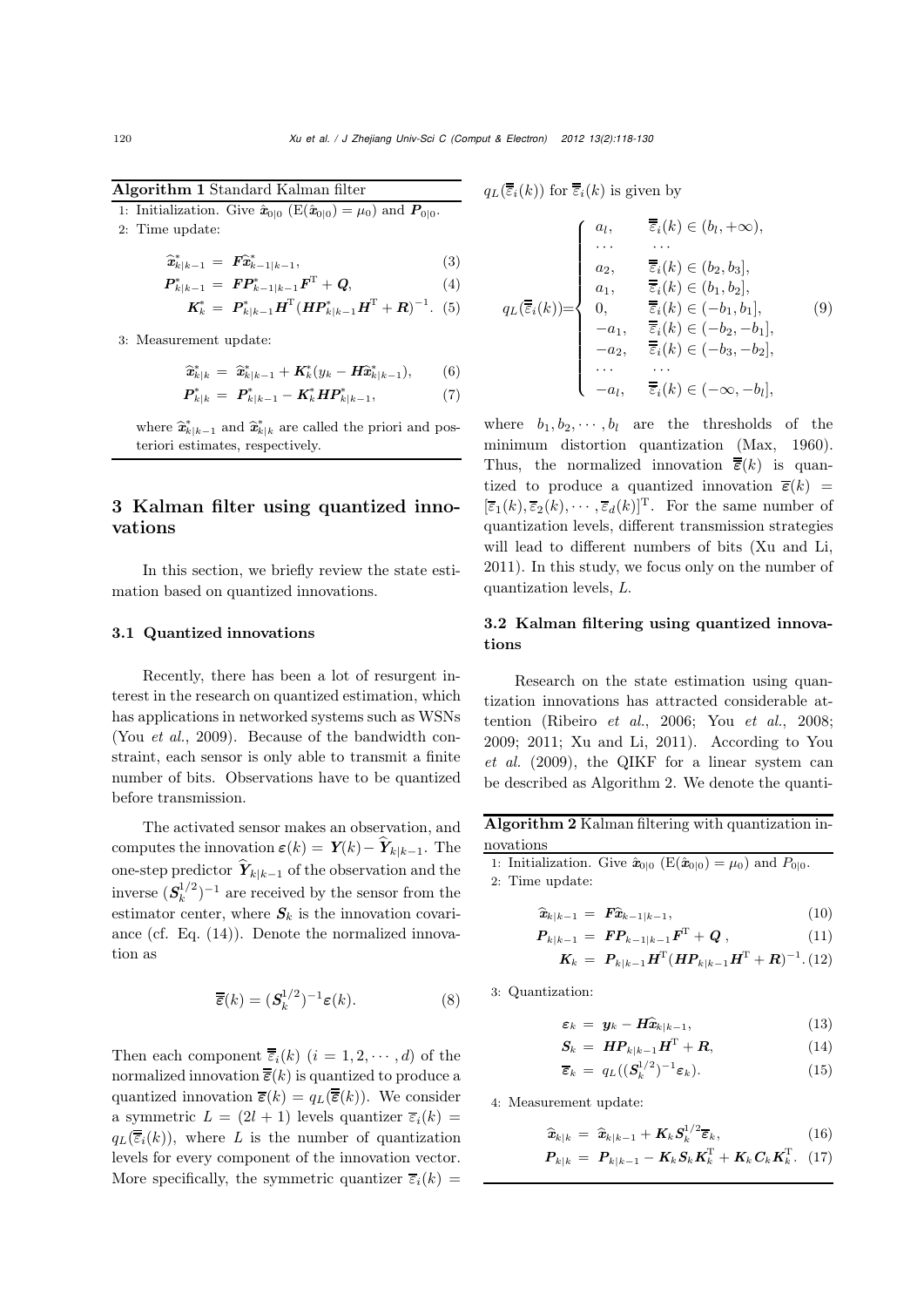zation error as

$$
\mathbf{u}_k \equiv \mathbf{S}_k^{1/2} \overline{\boldsymbol{\varepsilon}}_k - \boldsymbol{\varepsilon}_k. \tag{18}
$$

Denote the covariance matrix of quantization errors as

$$
C_k \equiv \mathrm{E}[\boldsymbol{u}_k \boldsymbol{u}_k^{\mathrm{T}}]. \tag{19}
$$

The calculation of  $C_k$  will be discussed in Section 3.3.

From Eq. (19), we have

$$
S_k^{1/2} \overline{\epsilon}_k \equiv \epsilon_k + \boldsymbol{u}_k
$$
  
=  $H\boldsymbol{x}_k + \boldsymbol{u}_k + \boldsymbol{v}_k - H\widehat{\boldsymbol{x}}_{k|k-1}.$  (20)

Thus, introducing the quantization error at time  $k$ is equivalent to introducing a perturbation  $u_k$  into observation system (2), which makes the measurement innovation equal to  $S_k^{1/2} \overline{\epsilon}_k$ . Hence, the original state-observer system  $(1)$ – $(2)$  becomes the equivalent state-observer system

$$
\overline{\boldsymbol{x}}_{k+1} = \boldsymbol{F} \overline{\boldsymbol{x}}_k + \boldsymbol{w}_k, \tag{21}
$$

$$
\overline{\boldsymbol{y}}_k = \boldsymbol{H}\overline{\boldsymbol{x}}_k + \boldsymbol{u}_k + \boldsymbol{v}_k. \tag{22}
$$

**Remark 1** Since  $u_k$  is non-Gaussian, and is corre-**Remark 1** Since  $u_k$  is non-Gaussian, and is correlated to  $\varepsilon_k$ ,  $\hat{x}_{k|k}$  is no longer the minimum variance estimation of state  $x_k$ . Accordingly,  $P_{k|k}$  is no longer the actual estimation error covariance matrix. Thus, in addition to system noise  $w_k$  and observation noise  $v_k$ , the state estimation error also comes from two parts: (1) the introduction of 'undetermined' random perturbation  $u_k$  in the observation system; (2) non-Gaussian  $u_k$  and the correlation between  $u_k$  and  $\varepsilon_k$ . In QIKF (Algorithm 2), the state estimation error from the first part is considered, and the second part is ignored, especially the correlation between  $u_k$ and  $\varepsilon_k$ . Hence, the covariance matrix system of the estimate errors in Algorithm 2 is no longer the case. In fact, when the number of quantization levels *L* is small, the actual covariance matrix of estimation errors should be slightly larger than that obtained from Eq. (17) in Algorithm 2. Accordingly,  $S_k$  is no longer the actual covariance matrix of innovation  $\varepsilon_k$ . This easily leads to the divergence of QIKF, especially when the system (1) is very unstable, i.e., the eigenvalue of the system state transition matrix is large.

**Remark 2** It is known that, if there had been

no quantization before time k, then  $\tilde{\mathbf{x}}_{k-1|k-1}$  would be uncorrelated with  $\varepsilon_k$ , and thus independent of  $\varepsilon_k$ , because both would be Gaussian distributed (Fu and Xie, 2009). Hence, if  $\varepsilon_k$  were quantized, its quantization error *u*<sup>k</sup> would be uncorrelated with *x*k, secallise som world be dialected and Xie, 2009). Hence, if  $\varepsilon_k$  were quantized, its<br>quantization error  $u_k$  would be uncorrelated with<br> $\widetilde{\mathbf{x}}_{k|k-1} = \widetilde{\mathbf{F}} \widetilde{\mathbf{x}}_{k-1|k-1}$ . Because quantization occurred  $\widetilde{\mathbf{x}}_{k|k-1} = \mathbf{F} \widetilde{\mathbf{x}}_{k-1|k-1}$ . Because quantization occurred before time  $k$ ,  $\widetilde{\mathbf{x}}_{k|k-1}$  and  $\mathbf{u}_k$  are correlated in general. However, the correlation is typically weak. In particular, the effect of past quantization errors should be negligible and it is thus fair to ignore the correlation between  $\widetilde{\mathbf{x}}_{k|k-1}$  and  $\mathbf{u}_k$ . Only the correlations between  $\varepsilon_k$ ,  $v_k$ , and  $u_k$  are considered in this study. For the same reason, the impact of the non-Gaussian of  $u_{k-1}$  on the Gaussian of  $\varepsilon_k$  is also slight. In fact, the following conditions hold very well in numerical simulations:

Assumption 1 Asymptotically, the measurement innovation  $\varepsilon_k$  is approximately Gaussian distributed with zero mean and variance  $S_k$ .

Assumption 2 The quantization error  $u_{k-1}$  is uncorrelated with  $H\tilde{x}_{k|k-1}$ .

Note that, besides the Gaussianity assumption, Ribeiro *et al.* and You *et al.* also assumed that the quantizing error  $u_k$  is uncorrelated with all other random variables. Because of this, they can easily obtain the QIKF. For the same reason, the stability of QIKF needs to be improved. The main difference between our Assumptions 1 and 2 and the assumption in Ribeiro (2005), Ribeiro *et al.* (2006), and You *et al.* (2008), is that we consider the correlation between quantization error  $u_k$  and measurement noise  $v_k$ . Thus, the effect of the quantization noise can be fully considered in the algorithm. The stability of the resulting filter can thus be improved.

### 3.3 Some important properties

For later application, we provide some properties of the quantization error  $u_k$  and the estimation algorithm.

**Theorem 1** For the estimation error dynamics  
\n
$$
\widetilde{\boldsymbol{x}}_{k|k-1} \equiv \boldsymbol{x}_k - \widehat{\boldsymbol{x}}_{k|k-1} = \boldsymbol{F} \widetilde{\boldsymbol{x}}_{k-1|k-1} + \boldsymbol{w}_{k-1},
$$
\n(23)\n
$$
\widetilde{\boldsymbol{x}}_{k|k} \equiv \boldsymbol{x}_k - \widehat{\boldsymbol{x}}_{k|k} = \boldsymbol{H} \widetilde{\boldsymbol{x}}_{k|k-1} + \boldsymbol{v}_k + \boldsymbol{u}_k,
$$
\n(24)

the estimation error  $\widetilde{\mathbf{x}}_{k|k}$ , the prediction error  $\widetilde{\mathbf{x}}_{k|k-1}$ , and the quantization error  $u_k$  have zero-mean and an even probability density function for all  $k > 0$ .<br>**Proof** As in Fu and de Souza (2009), the

As in Fu and de Souza (2009), the statement can be easily shown by induction. Since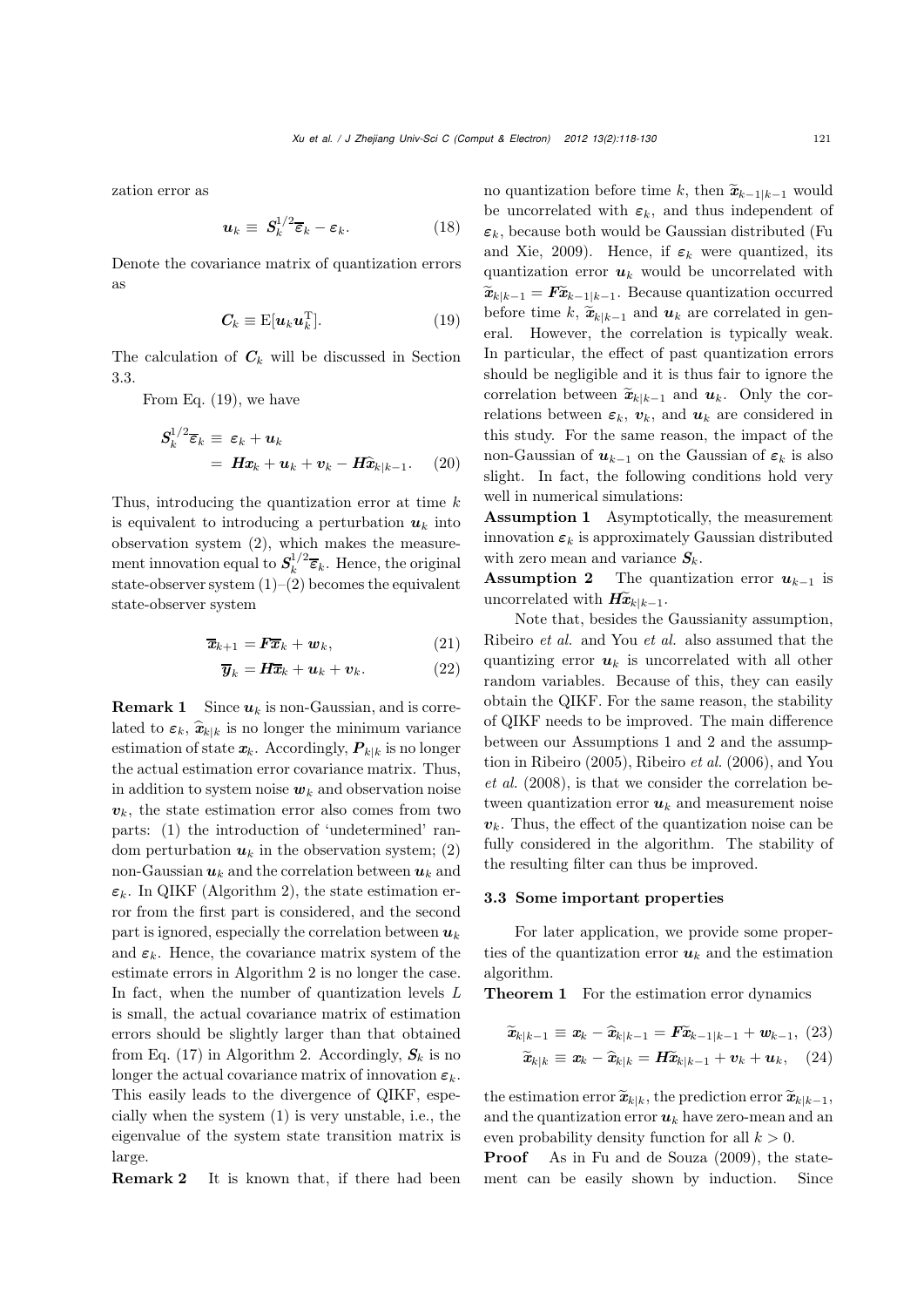$E(\mathbf{x}_{0|0}) = \mu_0$ ,  $\widetilde{\mathbf{x}}_{0|0}$  is zero-mean with an even probability density function. Note that *L*-level quantizer  $E(\mathbf{x}_{0|0}) = \mu_0$ ,  $\tilde{\mathbf{x}}_{0|0}$  is zero-mean with an even probability density function. Note that *L*-level quantizer  $q_L(\cdot)$  is an odd function. Suppose  $\tilde{\mathbf{x}}_{k-1|k-1}$  is zero-mean with an such probability densit mean with an even probability density function for some  $k - 1$ . Then it follows from Eqs. (23) and (24) mean with an even probability density function for<br>some  $k-1$ . Then it follows from Eqs. (23) and (24)<br>that  $\tilde{\mathbf{x}}_{k|k}$  is also zero-mean with an even probability some  $k-1$ . Then it follows from Eqs. (23) and (24) that  $\widetilde{\mathbf{x}}_{k|k}$  is also zero-mean with an even probability density function. Hence, by induction,  $\widetilde{\mathbf{x}}_{k|k}$  is zeromean with an even probability density for all  $k > 0$ .<br>In addition, in view of Eq. (23), it follows that  $\tilde{\mathbf{x}}_{k|k-1}$ In addition, in view of Eq. (23), it follows that  $\tilde{\mathbf{x}}_{k|k}$  is zeromean with an even probability density for all  $k > 0$ .<br>In addition, in view of Eq. (23), it follows that  $\tilde{\mathbf{x}}_{k|k-1}$ has zero-mean and an even probability density function for all  $k > 0$ . In view of Eqs. (13)–(15) and (19), we have

$$
\varepsilon_k = \mathbf{y}_k - \mathbf{H}\hat{\mathbf{x}}_{k|k-1}
$$
\nhave  
\n
$$
\varepsilon_k = \mathbf{y}_k - \mathbf{H}\hat{\mathbf{x}}_{k|k-1}
$$
\n
$$
= \mathbf{H}\tilde{\mathbf{x}}_{k|k-1} + \mathbf{v}_k,
$$
\n
$$
\overline{\varepsilon}_k = q_L((\mathbf{S}_k^{1/2})^{-1}\varepsilon_k),
$$
\n
$$
u_k = \mathbf{S}_k^{1/2}\overline{\varepsilon}_k - (\mathbf{H}_k\tilde{\mathbf{x}}_{k|k-1} + \mathbf{v}_k)
$$
\n
$$
= \mathbf{S}_k^{1/2}q_L((\mathbf{S}_k^{1/2})^{-1}\varepsilon_k) - (\mathbf{H}_k\tilde{\mathbf{x}}_{k|k-1} + \mathbf{v}_k).
$$

It follows that  $u_k$  has zero-mean and an even probability density function for all  $k > 0$ .

**Lemma 1** Let  $\varepsilon$  be a random variable with zero mean and covariance matrix *Σε*. Consider the Llevel minimum distortion quantizer (9). There is a real number  $\alpha_L \in (0,1)$ , named the 'distortion rate', such that the covariance matrix  $\Sigma_{q_L}$  of the quantization error satisfies

$$
\Sigma_{q_L} \equiv \mathcal{E}\{(\varepsilon - q_L(\varepsilon))(\varepsilon - q_L(\varepsilon))^{\mathrm{T}}\}\
$$
  

$$
\leq \alpha_L \Sigma_{\varepsilon} \to \mathbf{0}, \text{ as } L \to \infty.
$$
 (25)

Equivalently,  $\alpha_L \to 0$ , as  $L \to \infty$ , where L is the number of quantization levels.

**Proof** It follows from Gray and Neuhoff (1998) that there is a real number  $0 < \alpha_L < 1$ , such that

$$
\Sigma_{q_L} = \alpha_L \Sigma_{\varepsilon} \to 0, \text{ as } L \to \infty.
$$

**Remark 3** In this paper, the quantizer we consider is the minimum distortion quantization in Max (1960). The distortion rates of 2–17 levels minimum distortion quantization (Max, 1960) are given in Table 1. For more details, one can refer to Max (1960) and the references therein.

For later application, we indicate some relationships here, concerning the gain matrix  $\mathbf{K}_k$ , the forecast error variance matrix  $P_{k|k-1}$ , and the estimate error variance matrix  $P_{k|k}$ . In Eqs. (12) and (17),

 $K_k$  and  $P_{k|k}$  can also be expressed as

$$
K_{k} = (P_{k|k-1}^{-1} + H^{T} R^{-1} H)^{-1} H^{T} R^{-1}
$$
  
\n
$$
= (P_{k|k} - K_{k} C_{k} K_{k}^{T}) H^{T} R^{-1},
$$
(26)  
\n
$$
P_{k|k} = (I - K_{k} H) P_{k|k-1} (I - K_{k} H)^{T}
$$
  
\n
$$
+ K_{k} R K_{k}^{T} + K_{k} C_{k} K_{k}^{T}
$$
  
\n
$$
= (I - K_{k} H) P_{k|k-1} + K_{k} C_{k} K_{k}^{T}
$$
  
\n
$$
= (P_{k|k-1}^{-1} + H R^{-1} H^{T})^{-1} + K_{k} C_{k} K_{k}^{T}. (27)
$$

The derivation is straightforward and is hence omitted.

Table 1 The distortion rate of the minimum distortion quantization in Max (1960)

| Number of<br>quantization<br>levels, $L$ | Distortion<br>rate.<br>$\alpha_L$ | Number of<br>quantization<br>levels, $L$ | Distortion<br>rate,<br>$\alpha_L$ |
|------------------------------------------|-----------------------------------|------------------------------------------|-----------------------------------|
| 2                                        | 0.3634                            | 10                                       | 0.02293                           |
| 3                                        | 0.1902                            | 11                                       | 0.01922                           |
| $\overline{4}$                           | 0.1175                            | 12                                       | 0.01634                           |
| 5                                        | 0.07994                           | 13                                       | 0.01406                           |
| 6                                        | 0.05798                           | 14                                       | 0.01223                           |
| 7                                        | 0.04400                           | 15                                       | 0.01073                           |
| 8                                        | 0.03454                           | 16                                       | 0.009497                          |
| 9                                        | 0.02785                           | 17                                       | 0.008463                          |

## 4 Performance evaluation of QIKF

Just as in the analysis in Remark 1, for an unstable system (1), quantization easily leads to the divergence of QIKF. Hence, in this section, we discuss the stability of QIKF for system  $(1)$ – $(2)$  under Assumptions 1 and 2.

#### 4.1 Preliminaries

To provide complete proofs of our main theorems, we need to introduce some conclusions about the boundedness of  $P_{k|k-1}$ ,  $K_k$ , and  $P_{k|k}$  in Algorithm 2.

For  $P_{k|k-1}$ , we consider the modified algebraic Riccati equation (MARE)

$$
\boldsymbol{P}_k = \boldsymbol{F} \boldsymbol{P}_{k-1} \boldsymbol{F}^{\mathrm{T}} + \boldsymbol{Q} - \lambda \boldsymbol{F} \boldsymbol{P}_{k-1} \boldsymbol{H}^{\mathrm{T}} \cdot (\boldsymbol{H} \boldsymbol{P}_{k-1} \boldsymbol{H}^{\mathrm{T}} + \boldsymbol{R})^{-1} \boldsymbol{H} \boldsymbol{P}_{k-1} \boldsymbol{F}^{\mathrm{T}},
$$
 (28)

where  $P_k = P_{k|k-1}$ . Research on the stability of the MARE has attracted considerable attention as it is vital to the stability problems related to packet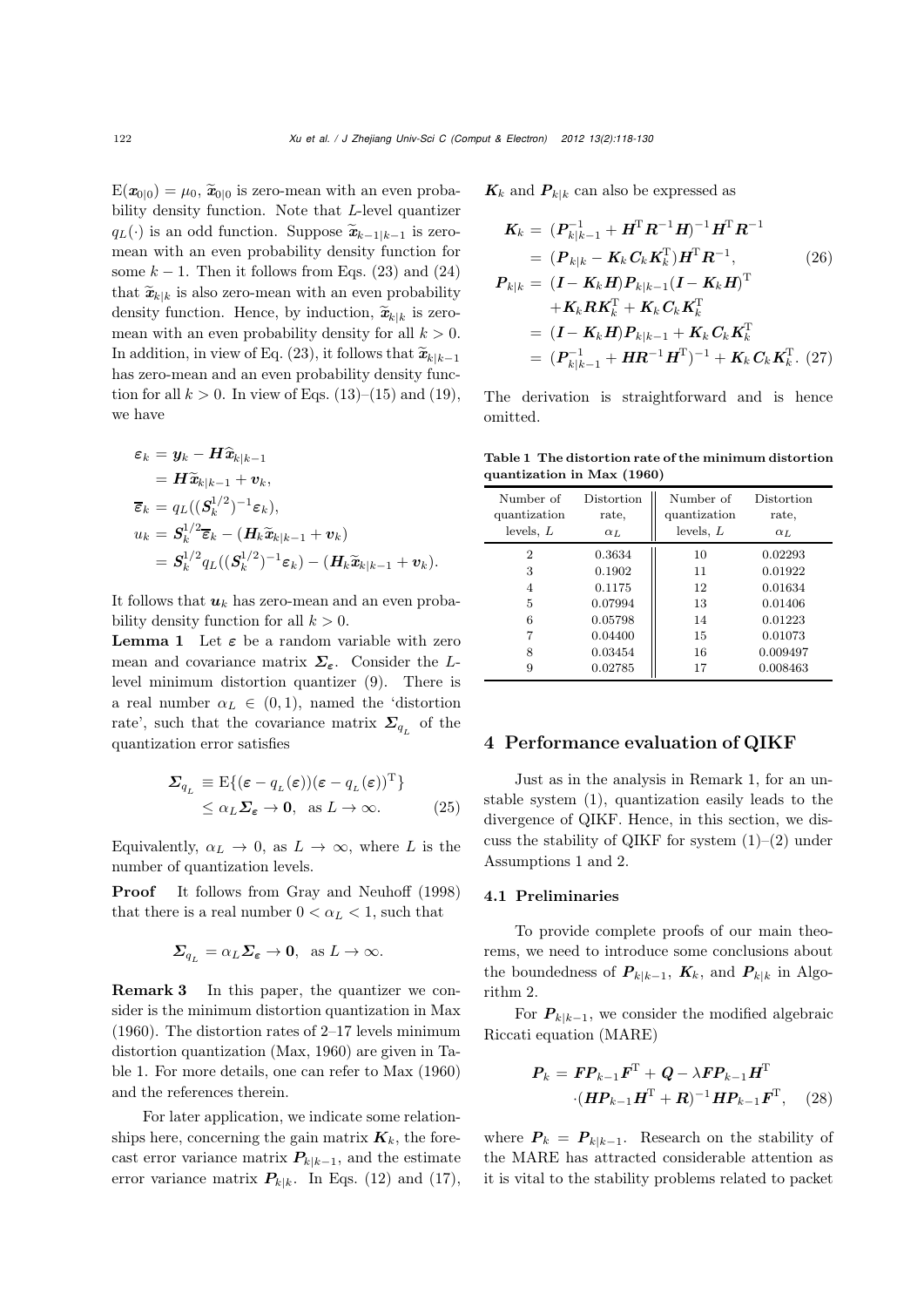dropout and the quantization of networked control systems (You *et al.*, 2008).

For unstable *F*, Sinopoli *et al.* (2004) proved that there is a critical value

$$
\overline{\lambda} = \arg\inf_{\lambda} \{ P | P > FPF^{T} + Q - \lambda FPH^{T}
$$

$$
\cdot (HPH^{T} + R)^{-1} HPF^{T} \}. (29)
$$

When  $\lambda > \overline{\lambda}$ , the MARE (28) has a unique positive definite solution  $P_k$  satisfying

$$
\lim_{k \to \infty} \mathbf{P}_k \to \mathbf{P},\tag{30}
$$

where  $P$  is the unique positive definite solution of the algebraic Riccati equation

$$
P = FPF^{T} + Q - \lambda FPH^{T}(HPH^{T} + R)^{-1}HPF^{T}.
$$
 (31)

Meanwhile, we know that the  $P_k = P_{k|k-1}$  is bounded; i.e., there are two positive real numbers,  $\alpha_1$  and  $\beta_1$ , such that

$$
\alpha_1 I_n \le P_{k|k-1} \le \beta_1 I_n, \text{ for all } k \ge 1,
$$
 (32)

where  $I_n$  is an identity matrix with n dimensions. It follows from Eqs (11), (12), and (14) that the  $P_{k|k}$ ,  $K_k$ , and  $S_k$  are also bounded when  $\lambda > \overline{\lambda}$ . Hence, when  $\lambda > \overline{\lambda}$ , there are positive numbers  $\alpha$ ,  $\beta$ ,  $\mu$ , and  $\nu$ , such that

$$
\alpha I_n \le P_{k|k} \le \beta I_n,\tag{33}
$$

$$
\|\mathbf{K}_k \mathbf{K}_k^{\mathrm{T}}\| \le \mu,\tag{34}
$$

$$
0 \leq S_k \leq \nu I_d, \tag{35}
$$

for all  $k \geq 1$ , where  $I_n$  and  $I_d$  are identity matrices with  $n$  and  $d$  dimensions, respectively.

**Remark 4** When rank $H = 1$ , it is shown in Sinopoli *et al.* (2004) that the closed form of  $\overline{\lambda}$  is

$$
\overline{\lambda} = 1 - \frac{1}{\Pi_i |\sigma_i^u|^2}.
$$
 (36)

When *H* is invertible,  $\overline{\lambda}$  depends only on the maximum eigenvalue of *F*, i.e.,

$$
\overline{\lambda} = 1 - \frac{1}{\max_i |\sigma_i^u|^2},\tag{37}
$$

where  $\sigma_i^u$  is the unstable eigenvalue of **F**. For more details about  $\overline{\lambda}$ , one can refer to Sinopoli *et al.* (2004) and the references therein.

The following lemma comes from the results of Sinopoli *et al.* (2004). It demonstrates some useful properties of the  $P_{k|k}$ .

**Lemma 2** Suppose that  $(F, Q^{1/2})$  is controllable<br>and  $(F, H)$  is detectable. Then for an unstable F and  $(F, H)$  is detectable. Then for an unstable  $F$ , there exists a  $\overline{\lambda} \in (0,1)$  such that the algebraic equation

$$
P = FPF^{T} + Q - \lambda K[H(FPF^{T} + Q)H^{T} + R]K^{T}
$$
 (38)

has a positive definite solution *P* and the equation

$$
\boldsymbol{P}_{k|k} = \boldsymbol{F} \boldsymbol{P}_{k-1|k-1} \boldsymbol{F}^{\mathrm{T}} - \lambda \boldsymbol{K}_k [\boldsymbol{H} (\boldsymbol{F} \boldsymbol{P}_{k-1|k-1} \boldsymbol{F}^{\mathrm{T}} \n+ \boldsymbol{Q}) \boldsymbol{H}^{\mathrm{T}} + \boldsymbol{R} ] \boldsymbol{K}_k^{\mathrm{T}} + \boldsymbol{Q}
$$
\n(39)

admits a unique positive definite solution  $P_{k|k}$  satisfying  $P_{k|k} \to P$  as  $k \to \infty$  for any nonnegative  $P_{0|0} \ge 0$  if and only if  $\lambda > \overline{\lambda}$ , where  $K = PH^{T}R^{-1}$ and  $K_k = P_{k-1|k-1} H^{T} R^{-1}$ .

**Proof** It can be obtained directly from Theorems 3–5 in Sinopoli *et al.* (2004).

## 4.2 Stability of QIKF

The following theorem provides the upper and lower bounds for the estimation error covariance matrix  $\boldsymbol{P}_{k|k}$  of QIKF.

**Theorem 2** For the scalar observation system  $(1)$ – (2), suppose that  $(F, Q^{1/2})$  is controllable and  $(F, H)$ is detectable. If

$$
\alpha_L + 2\sqrt{\alpha_L} < 1 - \overline{\lambda},\tag{40}
$$

 $\alpha_L+2\sqrt{\alpha_L}<1-\overline{\lambda},\eqno(40)$  then for the estimation error covariance matrix<br>  $\widetilde{\pmb{P}}_{k|k}$ of QIKF, we have mation error covariance matrix  $P_{k|k}$ <br>ve<br> $\tilde{k}_{k|k} \leq \widetilde{P}_{k|k} \leq \overline{P}_{k|k}$  (41)

$$
\boldsymbol{P}_{k|k}^* \leq \widetilde{\boldsymbol{P}}_{k|k} \leq \overline{\boldsymbol{P}}_{k|k} \tag{41}
$$

for any nonnegative  $P_0 \geq 0$ , where  $P_{k|k}^*$  is the unique positive definite solution of Eq. (7) and  $\overline{P}_{k|k}$  is the unique positive definite solution of equation

$$
\overline{P}_{k|k} = \mathbf{F} \overline{P}_{k-1|k-1} \mathbf{F}^{\mathrm{T}} + \mathbf{Q} - (1 - \alpha_L - 2\sqrt{\alpha_L}) \mathbf{K}_k
$$

$$
\cdot [\mathbf{H}(\mathbf{F} \overline{\mathbf{P}}_{k-1|k-1} \mathbf{F}^{\mathrm{T}} + \mathbf{Q}) \mathbf{H}^{\mathrm{T}} + \mathbf{R}] \mathbf{K}_k^{\mathrm{T}} . (42)
$$

**Proof** The proof is shown in the Appendix.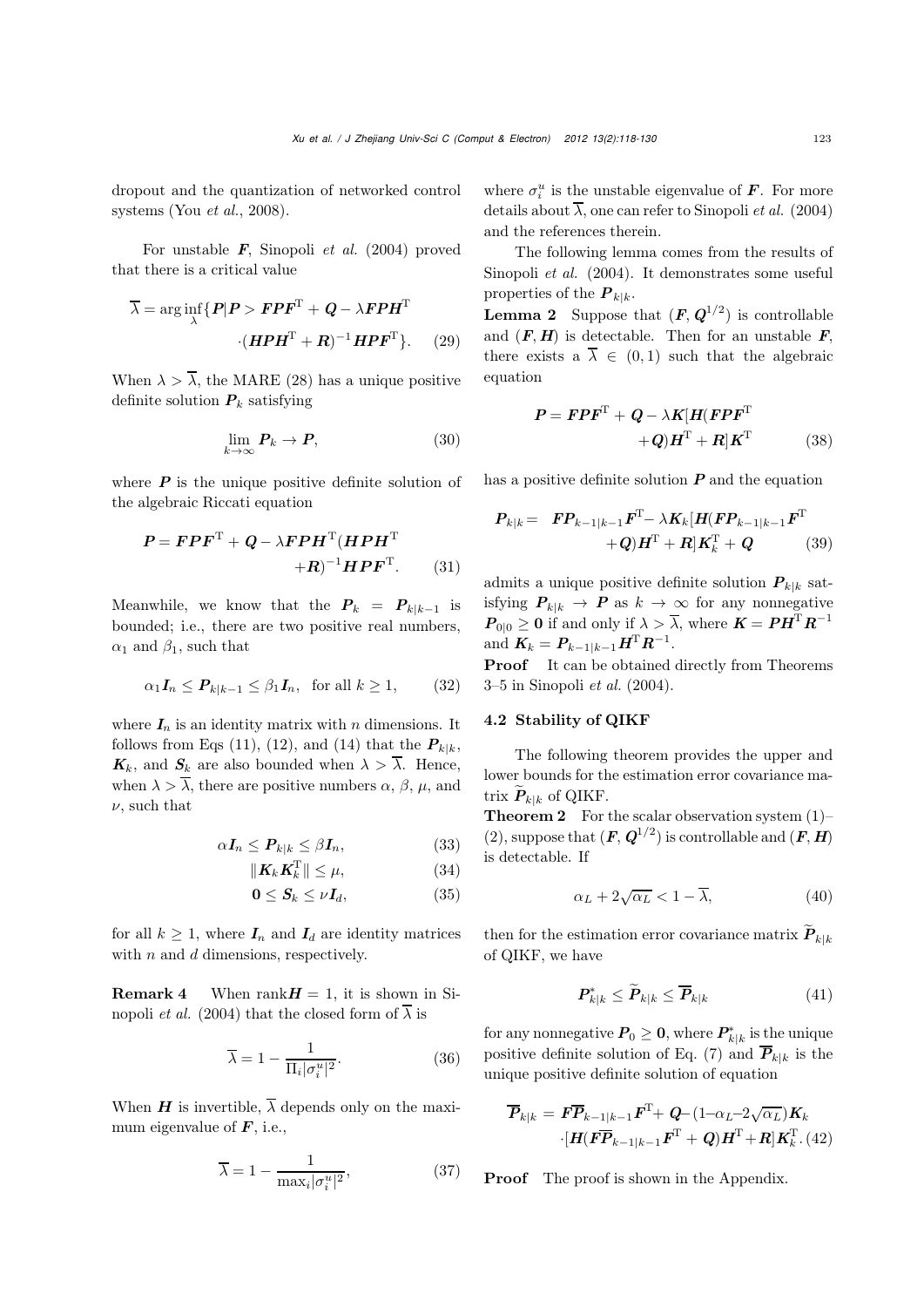**Remark 5** Let  $\overline{\lambda}$  denote the critical value in Eq. (29). It follows from Theorem 2 that, besides controllability and observability, to guarantee that the QIKF is stable, we need

$$
\alpha_L + 2\sqrt{\alpha_L} < 1 - \overline{\lambda},\tag{43}
$$

which leads to

$$
\alpha_L < 3 - \overline{\lambda} - 2\sqrt{2 - \overline{\lambda}}.\tag{44}
$$

Thus, the number of quantization levels to guarantee a stable QIKF can be obtained according to Table 1. Note that the condition (40) is only sufficient, but not necessary. This means that the minimum number of quantization levels obtained from condition (40) is not the smallest one. In the process of theorem derivation, the Cauchy-Schwartz inequality is used to estimate the upper bound of the correlation matrix, and hence the corresponding condition (40) obtained is conservative.

The next theorem gives an estimate of the limit of the covariance matrix  $\mathbf{P}_{k|k}$ , when it is bounded. **Theorem 3** For the scalar observation system  $(1)$ – (2), suppose that  $(F, Q^{1/2})$  is controllable and  $(F, H)$ is detectable. If

$$
\alpha_L + 2\sqrt{\alpha_L} < 1 - \overline{\lambda},
$$

 $\alpha_L+2\sqrt{\alpha_L}<1-\overline{\lambda},$  then for the estimation error covariance matrix<br>  $\widetilde{P}_{k|k},$ we have

en for the estimation error covariance matrix 
$$
P_{k|k}
$$
,  
have  

$$
\overline{P^*} \le \underline{\lim}_{k \to +\infty} \widetilde{P}_{k|k} \le \overline{\lim}_{k \to +\infty} \widetilde{P}_{k|k} \le \overline{P} \qquad (45)
$$

for any  $P_0 \geq 0$ , where  $\overline{P^*}$  and  $\overline{P}$  are solutions of the respective algebraic equations

$$
\overline{P^*} = \overline{FP^*} \overline{F^T} + \overline{Q} - \overline{P^*} \overline{H^T} (\overline{H} \overline{P^*} \overline{H^T} + \overline{R})^{-1} \overline{HP^*} (46)
$$

and

$$
\overline{P} = \mathbf{F} \overline{\mathbf{P}} \mathbf{F}^{\mathrm{T}} + \mathbf{Q} - (1 - \overline{\alpha}_L) \overline{\mathbf{P}} \mathbf{H}^{\mathrm{T}} (\mathbf{H} \overline{\mathbf{P}} \mathbf{H}^{\mathrm{T}} + \mathbf{R})^{-1} \mathbf{H} \overline{\mathbf{P}}.
$$
\n(47)

**Proof** First, it follows from Theorem 1 that

t, it follows from The  

$$
\boldsymbol{P}_{k|k}^* \leq \widetilde{\boldsymbol{P}}_{k|k} \leq \overline{\boldsymbol{P}}_{k|k},
$$

where  $P_{k|k}^*$  and  $P_{k|k}$  are the solutions of Eqs. (7) and (42), respectively.

On the one hand, it follows from the convergence of Kalman filter (Walrand, 1972) that

$$
\lim_{k\to+\infty}P_{k|k}^*=\overline{P^*},
$$

where  $\overline{P^*}$  is the solution of Eq. (46). On the other hand, by Theorem 1 and Lemma 3, Eq. (42) admits a unique positive definite solution  $\overline{P}_{k|k}$  satisfying

$$
\lim_{k\to+\infty}\overline{\boldsymbol{P}}_{k|k}=\overline{\boldsymbol{P}}
$$

for any nonnegative  $P_0 \geq 0$ , where  $\overline{P}$  is the solution of Eq. (47). This completes the proof.

# 5 Kalman filter using scaling quantization innovations

In some cases, communication bandwidth limits are very strict. It is not feasible to improve the stability of QIKF by increasing the number of quantization levels. Hence, in this section, we discuss how to deal with the instability and divergence issues of QIKF when the number of quantization levels is small.

# 5.1 Modified Kalman filtering using scaling quantized innovations

On the one hand, due to the independent assumption in QIKF, in Eq. (17), the influence of correlations between  $\varepsilon_k$ ,  $v_k$ , and  $u_k$  is not considered. From Remark 2 and the derivation of Theorem 1, it is easy to determine that when the number of quantization levels is small, such as  $L \leq 4$ , the effect of correlations between  $\varepsilon_k$ ,  $v_k$ , and  $u_k$  cannot be ignored, especially when the system (1) is unstable. The correlations between  $\varepsilon_k$ ,  $v_k$ , and  $u_k$  make the covariance relations between  $\varepsilon_k$ ,  $\boldsymbol{v}_k$ , and  $\boldsymbol{u}_k$  cannot be ignored,<br>especially when the system (1) is unstable. The cor-<br>relations between  $\varepsilon_k$ ,  $\boldsymbol{v}_k$ , and  $\boldsymbol{u}_k$  make the covariance<br>matrix of the estimation er one in Eq. (17). Correspondingly, the covariance mamatrix of the estimation error,  $P_{k|k}$ , larger than the one in Eq. (17). Correspondingly, the covariance matrix  $\widetilde{S}_k$  of innovation is larger than that in Eq. (14). Thus, the covariance matrix of the normalized innovation is larger than the identity matrix. However, the quantizer adopted is still the one in Max (1960), for a unit covariance. Then there will be too many values of normalized innovation located in the intervals  $(-\infty, -b_l)$  and  $(b_l, \infty)$ . The quantization error might also be very large. Once it is beyond a certain range, the QIKF will easily diverge.

Fig. 2 shows the schematic of the minimum distortion quantization with 2–3 levels for a standard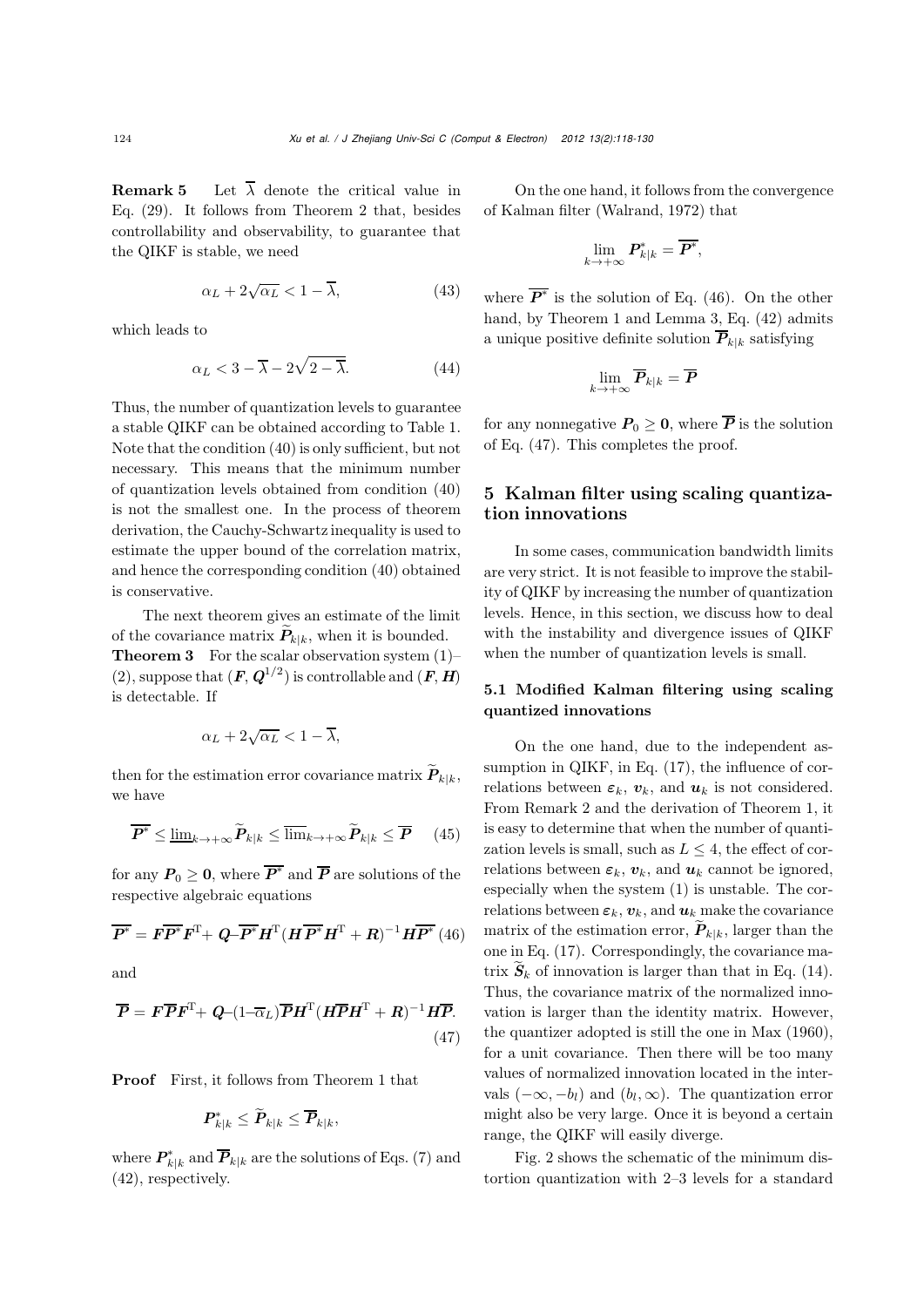normal and also the probability density diagram of a standard normal. It is well known that the probability of the value of a standard normal random variable falling in interval  $(-3, 3)$  is not less than 0.997. For 2-level minimum distortion quantization, the value of the quantizer is  $a_1 = 0.7980$  (Fig. 2a). This means that the absolute quantizing error  $|\varepsilon - q_2(\varepsilon)|$  may be in interval (1, 2.20) with a great probability. Obviously, a large absolute quantizing error will cause a great estimate error or even make the filter instable and divergent. For other multiple level quantifications, similar phenomena exist. In short, quantizer  $q_L$  can lead to a large absolute quantizing error, and cause instability and divergence of QIKF, although the distortion rate is minimal.



Fig. 2 Schematic of 2-level (a) and 3-level (b) quantization

From above analysis, it can be determined that the instability and divergence of QIKF are due not only to the correlations between  $\varepsilon_k$ ,  $v_k$ , and  $u_k$ , but also to the quantitative method. To overcome these limitations, two scaling factors  $\tau_1$  and  $\tau_2$  are introduced into QIKF. By enlarging the matrix  $S_k$ , we can make the normalized innovation  $\overline{\overline{\epsilon}}_i(k)$  within the quantization range  $(-b_l, b_l)$  as great as possible. Meanwhile, the absolute quantizing error can also be decreased by multiplying  $\tau_2$ . Thus, a modified QIKF based on scaling quantizing innovations is obtained. The modified Kalman filtering using scaling quantized innovations (SQIKF) is provided by Algorithm 3.

# Algorithm 3 Kalman filtering with scaling quantized innovations (SQIKF)

1: Initialization. Give  $\hat{\mathbf{x}}_{0|0}$  (E( $\hat{\mathbf{x}}_{0|0}$ ) =  $\mu_0$ ) and  $\mathbf{P}_{0|0}$ . 2: Time update: *x*<sup>*k*</sup> *x*<sup>*k*</sup> *x*<sup>*k*</sup> *x*<sup>*k*</sup> *x*<sup>*k*</sup> *x*<sup>*k*</sup> *x*<sup>*k*</sup> *x*<sup>*k*</sup> *x*<sup>*k*</sup> *x*<sup>*k*</sup> *x*<sup>*k*</sup> *x*<sup>*k*</sup> *x*<sup>*k*</sup> *x*<sup>*k*</sup> *x*<sup>*k*</sup> *x*<sup>*k*</sup> *x*<sup>*k*</sup> *x*<sup>*k*</sup> *x*<sup>*k*</sup> *x*<sup>*k*</sup> *x*<sup>*k*</sup> *x*<sup>*k*</sup> *x*<sup>*k*</sup> *x*<sup>*k*</sup> *x*<sup></sup>

$$
\hat{\boldsymbol{x}}_{k|k-1} = \boldsymbol{F} \hat{\boldsymbol{x}}_{k-1|k-1}, \tag{48}
$$

$$
P_{k|k-1} = FP_{k-1|k-1}F^{T} + Q,
$$
\n(49)

$$
K_k = P_{k|k-1} H^{\mathrm{T}} (H P_{k|k-1} H^{\mathrm{T}} + R)^{-1} . (50)
$$

3: Quantization:

ation:  
\n
$$
\varepsilon_k = \mathbf{y}_k - \mathbf{H} \hat{\mathbf{x}}_{k|k-1},
$$
\n(51)

$$
\mathbf{S}_k = \boldsymbol{H} \boldsymbol{P}_{k|k-1} \boldsymbol{H}^{\mathrm{T}} + \boldsymbol{R}, \tag{52}
$$

$$
\overline{\boldsymbol{\varepsilon}}_k = q_L((\tau_1 \boldsymbol{S}_k^{1/2})^{-1} \boldsymbol{\varepsilon}_k). \tag{53}
$$

4: Measurement update:

$$
\begin{aligned}\n\text{current update:} \\
\widehat{\mathbf{x}}_{k|k} &= \widehat{\mathbf{x}}_{k|k-1} + \mathbf{K}_k \tau_1 \mathbf{S}_k^{1/2} \tau_2 \overline{\boldsymbol{\varepsilon}}_k, \tag{54} \\
\mathbf{P}_{k|k} &= \mathbf{P}_{k|k-1} - \mathbf{K}_k \mathbf{S}_k \mathbf{K}_k^{\mathrm{T}} + \mathbf{K}_k \mathbf{C}_k \mathbf{K}_k^{\mathrm{T}} \tag{55}\n\end{aligned}
$$

$$
\boldsymbol{P}_{k|k} = \boldsymbol{P}_{k|k-1} - \boldsymbol{K}_k \boldsymbol{S}_k \boldsymbol{K}_k^{\mathrm{T}} + \boldsymbol{K}_k \boldsymbol{C}_k \boldsymbol{K}_k^{\mathrm{T}}. \hspace{2mm} (55)
$$

## 5.2 Scaling factors  $\tau_1$  and  $\tau_2$

The key problem with SQIKF is how to design the scaling factors  $\tau_1$  and  $\tau_2$ .

The main technical difficulty in designing  $\tau_1$  is that there is no effective calculation approach for the actual covariance matrix  $S_k$  of innovation. Thus, we actual covariance matrix  $S_k$  of innovation. Thus, we<br>can provide only an approximative estimate of  $\tau_1$  as<br>far as possible. From the derivation of Theorem 1<br>and the above analysis, we know that  $\widetilde{S}_k \geq S_k$ . At far as possible. From the derivation of Theorem 1 the same time, the smaller is  $L$ , the larger should be and the above analysis, we know that  $\widetilde{S}_k \geq S_k$ . At the same time, the smaller is *L*, the larger should be  $\widetilde{S}_k$  compared with  $S_k$ . This means that the larger is  $\alpha_L$ , the larger should be  $\tau_1$ . Note that  $\alpha_L \in (0,1)$ , and  $\tau_1$  should be larger than 1. It is known from the Chebyshev inequality that if  $\tau_1$  is too large, the normal innovations  $\overline{\overline{\epsilon}}_k$  will be excessively compressed in interval  $(-b_1, b_1)$ . Thus, the measurement information in innovation  $\varepsilon_k$  cannot be fully utilized. From the above,

$$
\tau_1^* = 1 + \alpha_L \tag{56}
$$

should be a moderate choice.

On the other hand, the introduction of  $\tau_2$  is to reduce the absolute quantizing error  $|\varepsilon - q_L(\varepsilon)|$  as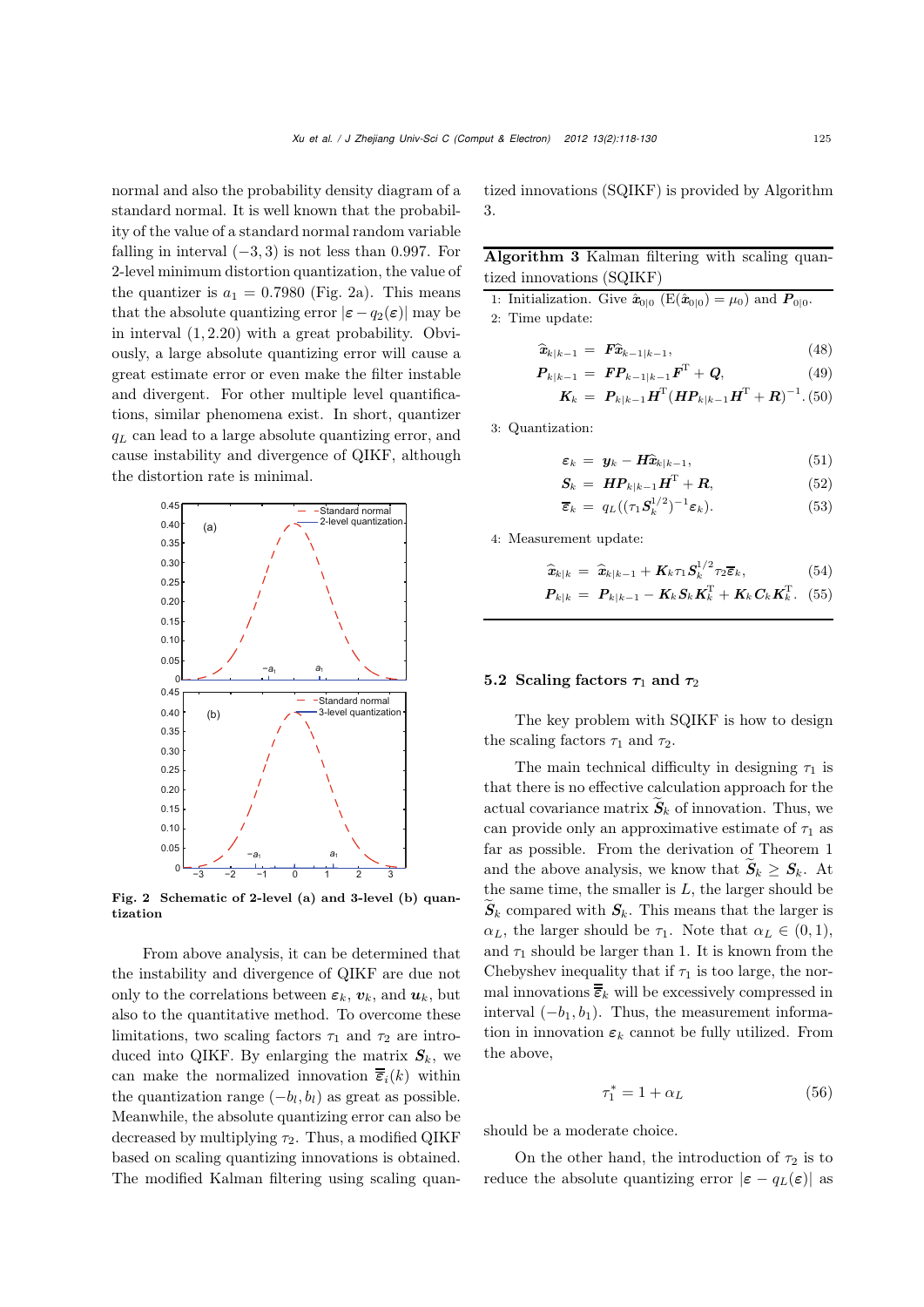far as possible. This implies that

$$
\tau_2^*(L) = \arg\min_{\tau} \mathbb{E}[|\varepsilon - \tau \cdot q_L(\varepsilon)|]. \tag{57}
$$

Obviously, it is very difficult to solve this optimization problem. A suboptimal approach for the design of  $\tau_2$  is provided here. Specifically, we will provide the approximate scope of  $\tau_2$ . Obviously,  $\tau_2 > 1$ ; i.e., the lower bound of  $\tau_2$  is 1. We analyze the upper bound of  $\tau_2$ . Fig. 2 shows that, for the quantizer  $q_L$  in Eq. (9), most of the quantitative values  $q_L(\varepsilon)$ are concentrated in the area of the origin. It is well known that the probability of the values of standard normal random variables falling in interval  $(-3, 3)$ is almost equal to 1. Fig. 2 shows that the quantization values  $a_i$   $(i = 1, 2, \dots, l)$  are distributed evenly in the interval  $(-a_l, a_l)$ . However, the distance between  $a_l$  and 3 is significantly greater than the distance between any other two adjacent quantization values. Then if we amplify the quantization value  $a_i$   $(i = 1, 2, \dots, l)$  and make them distributed in interval  $(-3, 3)$  as evenly as possible, the absolute quantizing error  $|\varepsilon - q_L(\varepsilon)|$  can be reduced effectively. To do this, we can take the maximum of  $\tau_2(L)$  such that  $3 - \tau_2(L) \cdot a_l = (3 - (-3))/(2L),$ 

i.e.,

$$
\tau_2(L) \approx (3L-3)/(L \cdot a_l). \tag{58}
$$

The maxima of  $\tau_2(L)$  for 2–5 levels quantization are provided in Table 2, where  $a_l$  is taken from Max (1960).

| Table 2 The scaling factor $\tau_2$                      |        |  |  |
|----------------------------------------------------------|--------|--|--|
| Number of quantization levels, L Upper bound of $\tau_2$ |        |  |  |
| 2                                                        | 1.8797 |  |  |
| 3                                                        | 1.6340 |  |  |
|                                                          | 1.4901 |  |  |
| 5                                                        | 1.3921 |  |  |

# 6 Numerical simulations

In this section, we present some cases in which the critical values  $\overline{\lambda}$  are known, and give some examples.

Example 1 We consider a first-order system. The discrete time linear time-invariant (LTI) system used in this simulation has  $\mathbf{F} = a \ (a > 1), \ \mathbf{H} = 1$ , with  $v_k$  and  $w_k$  having zero mean and variances  $Q = 0.09$  and  $\mathbf{R} = 2.5$ , respectively. For all simulations in this example,  $x_{0|0} = 3$  and  $P_{0|0} = 9$ .

When  $a = 1.15$ , it follows from Eqs. (36) and (44) that  $\overline{\lambda} = 0.2439$  and  $\alpha_L < 0.1057$ . Then it follows from Table 1 that  $L \geq 5$ . To show the effect of the stability of system (1) on the stability of QIKF, we consider a slightly larger *a*. When  $a = 1.35$ , by using Eq. (37), inequality (44), and Table 1, we have  $\overline{\lambda} = 0.4513, \alpha_L \leq 0.0598, \text{ and } L \geq 6.$ 

Figs. 3 and 4 show the experimental and theoretical mean square errors (MSEs) of QIKF and standard KF for the system at  $a = 1.15$  and  $a = 1.35$ , respectively. Here, the experimental MSE is obtained from  $N = 200$  Monte Carlo simulations:

$$
\text{ExpMSE}(k) = \frac{1}{N} \sum_{i=1}^{N} \left[ (\boldsymbol{x}_k - \boldsymbol{x}_{k|k})^{\text{T}} (\boldsymbol{x}_k - \boldsymbol{x}_{k|k}) \right], (59)
$$

and the theoretical MSE is obtained by

oretical MSE is obtained by  
\n
$$
MSE(k) = \sum_{j=1}^{d} P_{k|k}(j, j).
$$
\n(60)



Fig. 3 Mean square errors (MSEs) of 2-, 3-, . . . , and 9-level (in increasing order of the number of levels from top to bottom) KF and QIKF in Example 1  $(a = 1.15)$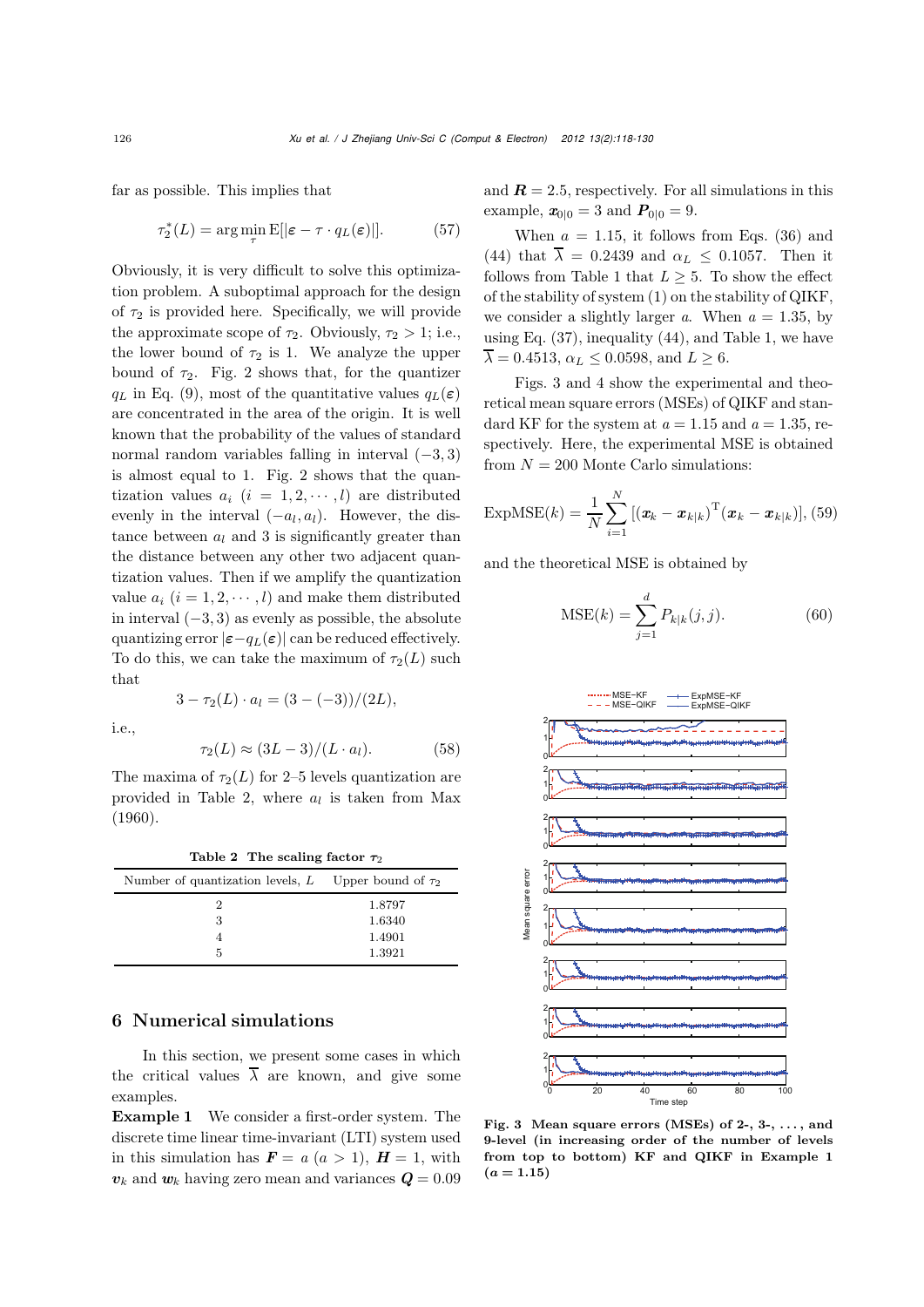

Fig. 4 Mean square errors (MSEs) of 2-, 3-,  $\dots$ , and 9-level (in increasing order of the number of levels from top to bottom) KF and QIKF in Example 1  $(a = 1.35)$ 

Fig. 3 shows that the 2-level QIKF fails to track the state, while QIKF works well when  $L > 5$ . Fig. 4 shows that QIKF diverges when  $2 \leq L \leq 4$  and converges when  $L \geq 6$ . This means that QIKF actually may be diverged when it is applied to an unstable linear system. The more unstable is the system (1), the easier is the QIKF diverged. However, when the number of quantization levels meets the conditions of Theorem 2 and Remark 5 (inequality (44)), QIKF is stable. This shows the correctness of Theorem 1 and Remark 5.

Similar to Fu and de Souza (2009), we proceed to verify Assumptions 1 and 2 for our example. Fig. 5 shows the probability density function of the normalized innovations for 2–5 levels quantization, computed using simulated data and normalized to have a unity variance, along with a standard Gaussian probability density function. We see that the computed probability density function fits a Gaussian probability density well even for 2–5 levels of quantization. Hence, Assumption 1 holds well. Fig. 6 shows the correlation coefficients between quantization error *u*k and predictive measurement error  $\hat{H}$   $\tilde{x}_{k|k-1}$ .<br> *u*k and predictive measurement error  $\hat{H}$  $\tilde{x}_{k|k-1}$ . The correlation coefficients are all between <sup>−</sup>0.04 and 0.04. This means that the quantization error  $u_k$ 



Fig. 5 Probability density estimation of normalized innovations for 2-level (a), 3-level (b), 4-level (c), and 5-level (d) quantization in Example 1 (time step=40)

is almost uncorrelated with the predictive measure-5-level (d) quantization in Example 1 (time step=40)<br>is almost uncorrelated with the predictive measure-<br>ment error  $H\tilde{x}_{k|k-1}$ . Hence, Assumption 2 holds well too.

**Example 2** Consider the system  $(1)$ – $(2)$  with

Consider the system (1)–(2) with  
\n
$$
\mathbf{F} = \begin{pmatrix} 1.25 & 1 \\ 0 & 0.98 \end{pmatrix}
$$
\n(61)  
\n
$$
\mathbf{H} = \begin{pmatrix} 1 & 1 \end{pmatrix}.
$$
\n(62)

and

$$
H = \begin{pmatrix} 1 & 1 \end{pmatrix}.
$$
 (62)

In the system  $(1)$ – $(2)$ ,  $w_k$  and  $v_k$  have zero mean and variance  $Q = 0.09I_{2\times2}$  and  $R = 2.5$ ,  $x_{0|0} = (1, 0.3)$ and  $P_{0|0} = 9I_{2\times 2}$ . This time  $\overline{\lambda} = 0.36$ ,  $\alpha_L = 0.0788$ , and  $L \geq 6$ . In this example, Assumptions 1 and 2 still hold well.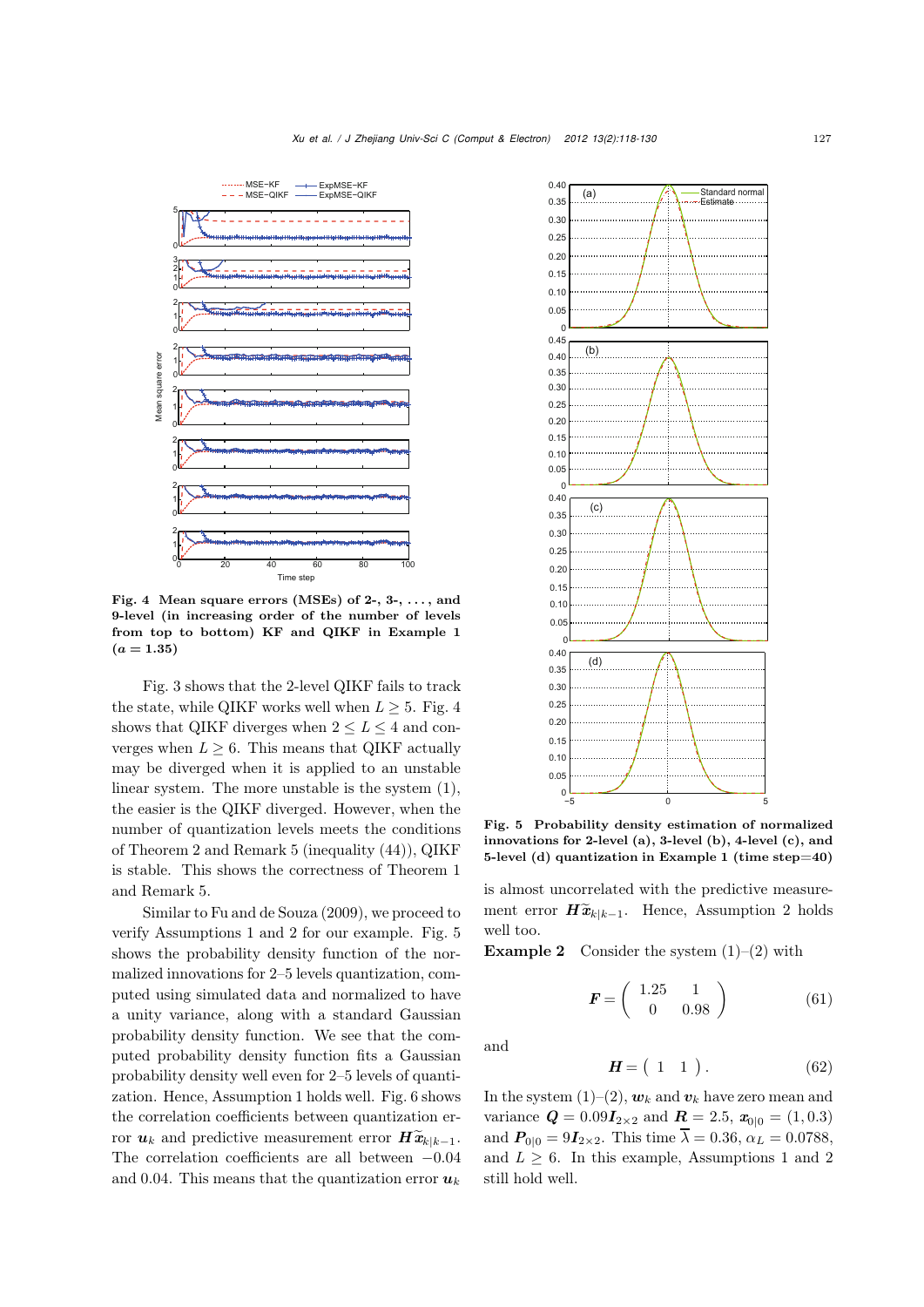

Fig. 6 Correlation coefficient between the quantization error and the predictive measurement in Example 1

Fig. 7 shows the MSEs of 2–9 levels quantized filters. The 2- and 3-level quantized filters fail to track the state over the entire course and the experimental MSEs diverge, although the theoretical MSEs are bounded. When  $L > L = 6$ , the QIKF successfully fulfills the tracking duty, showing the significance of the additional quantization level. This shows the correctness of Theorem 1 and also demonstrates the correctness of the discussion on the number of quantizing levels in Section 4.2 (Remark 5).



Fig. 7 Mean square errors (MSEs) of  $2-$ ,  $3-$ , ..., and 9-level (in increasing order of the number of levels from top to bottom) KF and QIKF in Example 2

To evaluate the performance of QIKF, the experimental and theoretical MSEs of standard KF are also shown in Fig. 7. With an increasing number of quantization levels, the MSEs of QIKF come close to the MSE of standard KF.

Fig. 8 shows the experimental and theoretical MSEs of 4–17 levels QIKF, when the conditions of Corollary 1 are met. Fig. 8 shows that the experimental MSE of QIKF is always slightly larger than the theoretical MSE. This is consistent with Corollary 1.



Fig. 8 Limits of the mean square error (MSE) in Example 2

We can also see that, with the increasing number of quantization levels, the experimental and theoretical MSEs of QIKF approach the MSE of standard KF. When  $L = 8$ , the MSEs of QIKF are very close to the MSE of standard KF. When  $L = 17$ , they are almost identical.

Example 3 The third example is aimed at demonstrating the stability of SQIKF. All the parameters are the same as those in Example 2. Fig. 9 shows the experimental and theoretical MSEs of 2- and 3-



Fig. 9 Mean square errors (MSEs) of 2-level (a) and 3 level (b) QIKF and SQIKF in Example 3. For 2-level SQIKF,  $\tau_1 = 1.3634$ ,  $\tau_2 = 1.8$ ; for 3-level SQIKF,  $\tau_1 = 1.1902, \ \tau_2 = 1.3$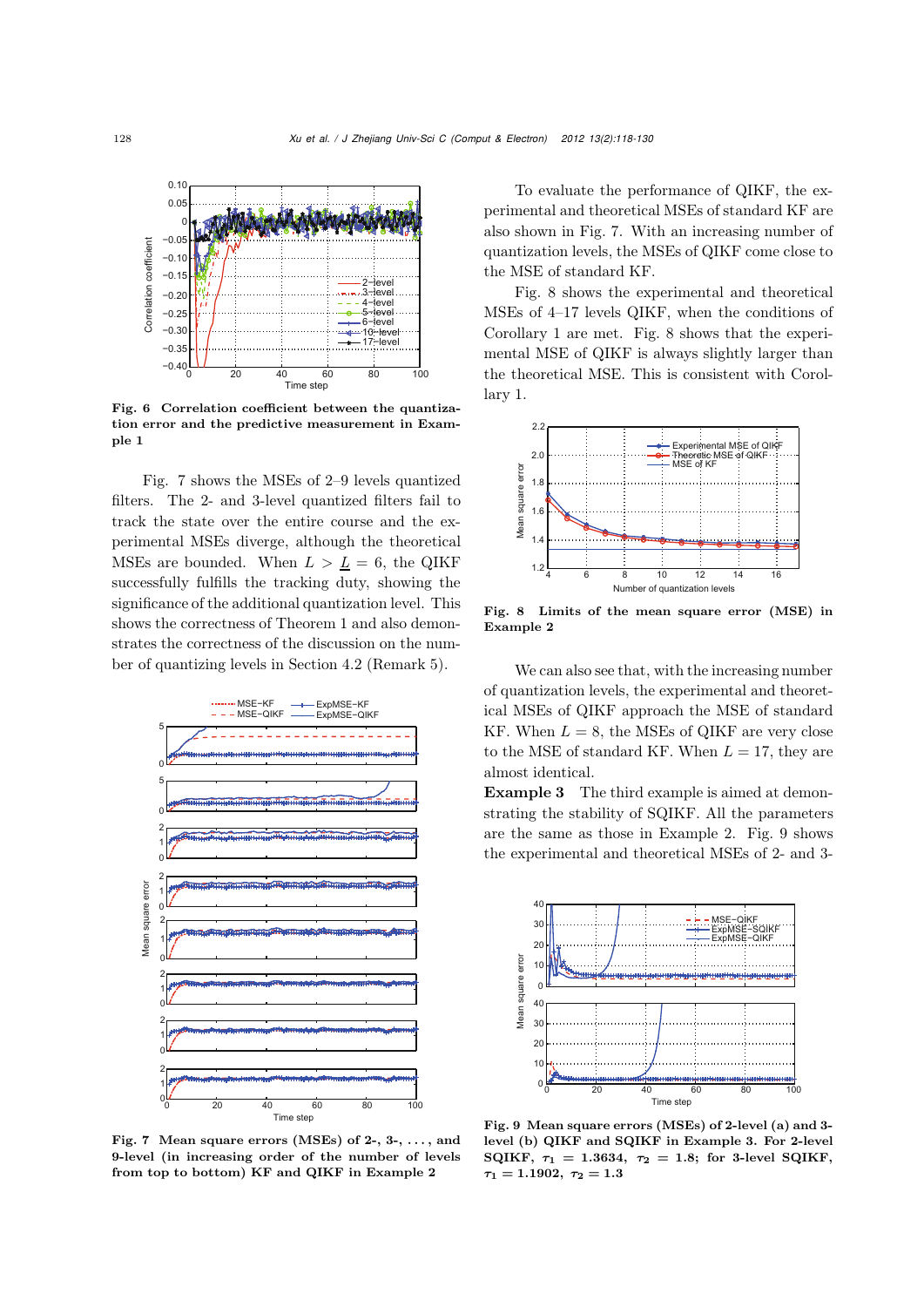level QIKF and SQIKF where, for 2-level SQIKF,  $\tau_1 = 1.3634, \tau_2 = 1.8$ , and for 3-level SQIKF,  $\tau_1 =$ 1.1902,  $\tau_2 = 1.3$ . This shows that the 2- and 3-level QIKF fail to track the state over the entire course, but the SQIKF works well. The validity of SQIKF is demonstrated by this example.

## 7 Conclusions

This work mainly deals with the stability and convergence of Kalman filtering based on quantized measurement innovations. By taking the quantization error as a random perturbation in the observation system, an estimate error analysis system is obtained. Through theoretical analysis, the conditions of stability of the filter are provided. To ensure that the estimated covariance matrix is bounded, a sufficient condition is provided. Then the number of quantization levels to guarantee the stability of QIKF is discussed. The asymptotic stability of the filtering error system is also obtained in the general vector case. We also discuss how to design the modified QIKF to guarantee the stability of QIKF. A scaling QIKF is given to overcome the divergence of QIKF when the number of quantization levels is small. Finally, numerical simulations demonstrate the validity of these theorems and algorithms.

Because of limited space, the stability of the modified Kalman filtering using scaling quantized innovations (SQIKF) for the general vector observation case will be discussed in another paper. Further work is necessary to discuss the existence of a stable state of QIKF. Moreover, an adaptive scheme is under investigation, which can adjust the number of quantization levels in response to the changing environment.

## Acknowledgements

The authors would like to thank Prof. Min-yue FU, Prof. Li-hua XIE, and Dr. Ke-you YOU for their helpful advice.

#### References

- Clements, K., Haddad, R., 1972. Approximate estimation for systems with quantized data. *IEEE Trans. Autom. Control*, 17(2):235-239. [doi:10.1109/TAC.1972. 1099954]
- Curry, R.E., 1970. Estimation and Control with Quantized Measurements. MIT Research Monograph No. 60.
- Curry, R.E., Velde, W.V., Potter, J., 1970. Nonlinear estimation with quantized measurements—PCM, predictive quantization, and data compression. *IEEE Trans. Inf. Theory*, 16(2):152-161. [doi:10.1109/TIT.1970.1054436]
- Duan, Z., Jilkov, V.P., Li, X.R., 2008. State Estimation with Quantized Measurements: Approximate MMSE Approach. Proc. 11th Int. Conf. on Information Fusion, p.1-6.
- Fu, M., de Souza, C., 2009. State estimation for linear discrete-time systems using quantized measurements. *Automatica*, 45(12):2937-2945. [doi:10.1016/j. automatica.2009.09.033]
- Fu, M., Xie, L., 2009. Approximate estimation for systems with quantized data. *IEEE Trans. Autom. Control*, 54(5):1165-1170. [doi:10.1109/TAC.2009.2017815]
- Gray, R.M., Neuhoff, D.L., 1998. Quantization. *IEEE Trans. Inf. Theory*, 44(6):2325-2383. [doi:10.1109/18.720541]
- Karlsson, R., Gustafsson, F., 2005a. Filtering and Estimation for Quantized Sensor Information. Technical Report LiTH-ISY-R2674, Department of Electrical Engineering, Linkoping University, Linkoping, Sweden.
- Karlsson, R., Gustafsson, F., 2005b. Particle Filtering for Quantized Sensor Information. Proc. 13th European Signal Processing Conf., p.1-4.
- Max, J., 1960. Quantizing for minimum distortion. *IEEE Trans. Inf. Theory*, 6(1):7-12. [doi:10.1109/TIT.1960. 1057548]
- Msechu, E.J., Roumeliotis, S.I., Ribeiro, A., Giannakis, G.B., 2008. Decentralized quantized Kalman filtering with scalable communication cost. *IEEE Trans. Signal Process.*, 56(8):3727-3741. [doi:10.1109/TSP.2008.925931]
- Ribeiro, A., 2005. Distributed Quantization-Estimation for Wireless Sensor Networks. Master Thesis, University of Minnesota.
- Ribeiro, A., Giannakis, G.B., Roumeliotis, S.I., 2006. Soi-kf: distributed Kalman filtering with lowcost communications using the sign of innovations. *IEEE Trans. Signal Process.*, 54(12):4782-4795. [doi:10.1109/TSP.2006.882059]
- Sinopoli, B., Schenato, L., Franceschetti, M., Poolla, K., Jordan, M., Sastry, S., 2004. Kalman filtering with intermittent observations. *IEEE Trans. Autom. Control*, 49(9):1453-1464. [doi:10.1109/TAC.2004.834121]
- Sukhavasi, R.T., Hassibi, B., 2009. The Kalman Like Particle Filter: Optimal Estimation with Quantized Innovations/Measurements. Proc. Joint 48th IEEE Conf. on Decision and Control and 28th Chinese Control Conf., p.4446-4451. [doi:10.1109/CDC.2009.5400517]
- Sun, S., Lin, J., Xie, L., Xiao, W., 2007. Approximate Estimation for Systems with Quantized Data. Proc. 22nd IEEE Int. Symp. on Intelligent Control, Part of IEEE Multi-conf. on Systems and Control, p.1-3.
- Sviestins, E., Wigren, T., 2000. Optimal recursive state estimation with quantized measurements. *IEEE Trans. Autom. Control*, 45(4):762-767. [doi:10.1109/9.847118]
- Walrand, J., 1972. EE226a—Summary of Lecture 13 and 14 Kalman Filter: Convergence. Available from http://robotics.eecs.berkeley.edu/wlr/226aF05/L13.pdf [Accessed on Oct. 23, 2010].
- Xiao, J.J., Cui, S.G., Luo, Z.Q., Goldsmith, A.J., 2006. Power scheduling of universal decentralized estimation